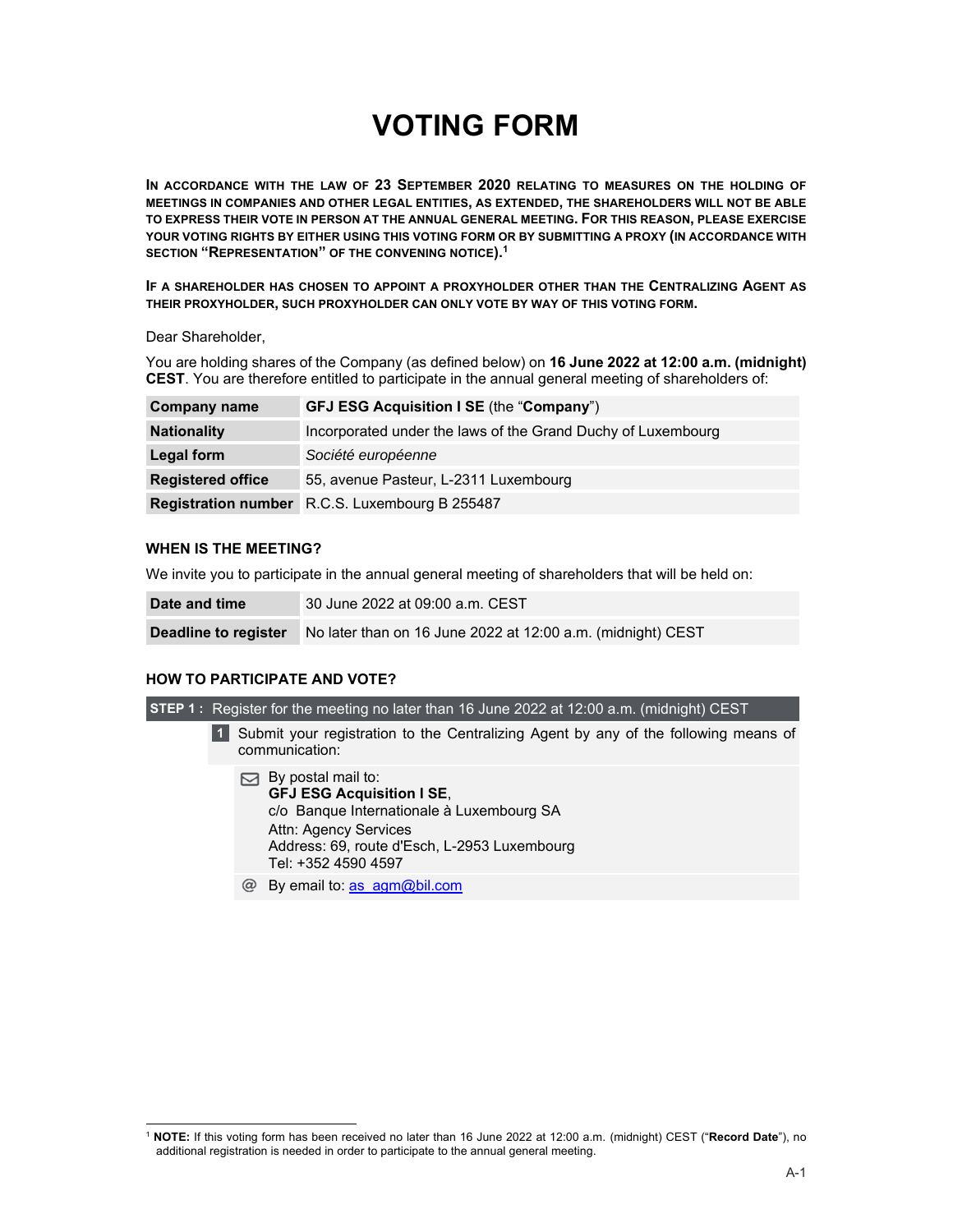|           | <b>STEP 2:</b> Vote by voting form                                                                                                                                                                  |
|-----------|-----------------------------------------------------------------------------------------------------------------------------------------------------------------------------------------------------|
| 11        | Fill in the "Voting form" in Schedule 1                                                                                                                                                             |
| $\vert$ 2 | Send the proxy form no later than 27 June 2022 at 6:00 p.m. CEST by any of the<br>following means of communication:                                                                                 |
|           | By postal mail to:<br><b>GFJ ESG Acquisition I SE,</b><br>c/o Banque Internationale à Luxembourg SA<br>Attn: Agency Services<br>Address: 69, route d'Esch, L-2953 Luxembourg<br>Tel: +352 4590 4597 |
|           | By email to: as agm@bil.com                                                                                                                                                                         |
|           |                                                                                                                                                                                                     |

## **WHAT IS ON THE AGENDA?**

The shareholders will deliberate and vote on the following agenda.

|                | Agenda                                                                                                                                                                                                                                             |
|----------------|----------------------------------------------------------------------------------------------------------------------------------------------------------------------------------------------------------------------------------------------------|
| 1              | Presentation of the combined consolidated management report of the management board of<br>the Company regarding the annual accounts of the Company and the consolidated financial<br>statements for the financial year ended December 31, 2021.    |
| $\mathbf{2}$   | Presentation of the reports of the independent auditor (réviseur d'entreprises agréé) of the<br>Company regarding the annual accounts and the consolidated financial statements of the<br>Company for the financial year ended December 31, 2021.  |
| 3              | Approval of the annual accounts of the Company for the financial year ended December 31,<br>2021.                                                                                                                                                  |
| 4              | Acknowledgement of the results of the Company made with respect to the financial year ended<br>December 31, 2021, and resolution concerning the allocation of the results of the Company for<br>the financial year ended December 31, 2021.        |
| 5              | Approval of the consolidated financial statements of the Company for the financial year ended<br>December 31, 2021.                                                                                                                                |
| 6              | Granting of discharge (quitus) to Josef Brunner, as member of the supervisory board, for the<br>performance of his duties as member of the supervisory board for and in connection with the<br>financial year ended December 31, 2021.             |
| $\overline{7}$ | Granting of discharge (quitus) to Florian Fritsch, as member of the supervisory board, for the<br>performance of his duties as member of the supervisory board for and in connection with the<br>financial year ended December 31, 2021.           |
| 8              | Granting of discharge (quitus) to Harald Mahrer as member of the supervisory board, for the<br>performance of his duties as member of the supervisory board for and in connection with the<br>financial year ended December 31, 2021.              |
| $\mathbf{9}$   | Granting of discharge (quitus) to Anna-Katharina Alex-Smend, as member of the supervisory<br>board, for the performance of her duties as member of the supervisory board for and in<br>connection with the financial year ended December 31, 2021. |
| 10             | Granting of discharge (quitus) to Philipp von Hagen, as member of the supervisory board, for<br>the performance of his duties as member of the supervisory board for and in connection with the<br>financial year ended December 31, 2021.         |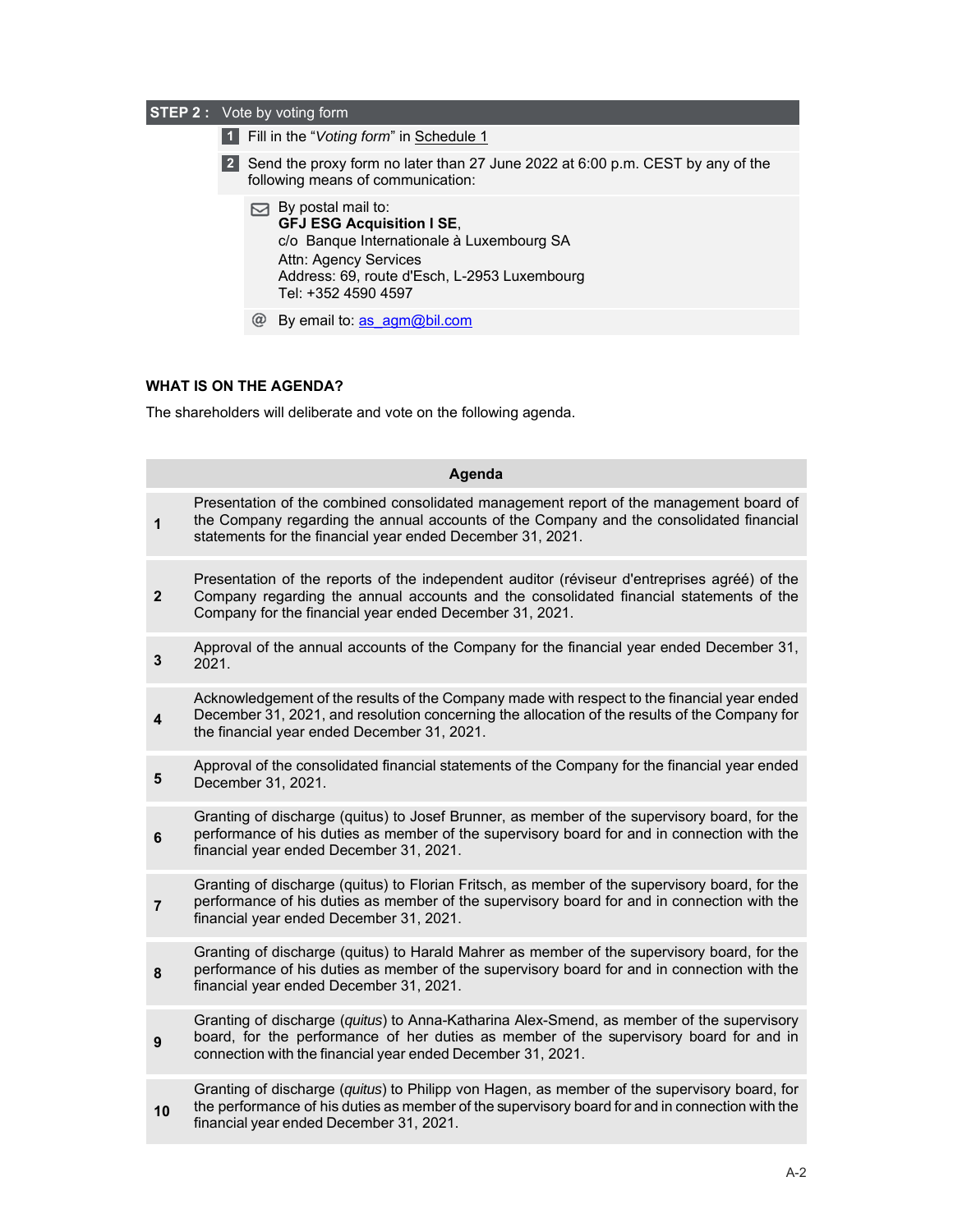**11**  Granting of discharge (*quitus*) to Edith Baggott, as member of the management board, for the performance of her duties as member of the management board for and in connection with the financial year ended December 31, 2021.

**12**  Granting of discharge (*quitus*) to Oliver Kaltner, as member of the management board, for the performance of his duties as member of the management board for and in connection with the financial year ended December 31, 2021.

**13**  Granting of discharge (*quitus*) to Gisbert Rühl, as member of the management board, for the performance of his duties as member of the management board for and in connection with the financial year ended December 31, 2021.

**14**  Renewal of the mandate of Mazars Luxembourg as independent auditor (*réviseur d'entreprises agréé*) of the Company in relation to the annual accounts and the financial statements for the financial year ending on 31 December 2022.

**15** Approval of the remuneration of members of the supervisory board of the Company acting on committees committees.

**16** Presentation of and advisory vote on the remuneration policy for the members of the menogeneer beard management board and the supervisory board.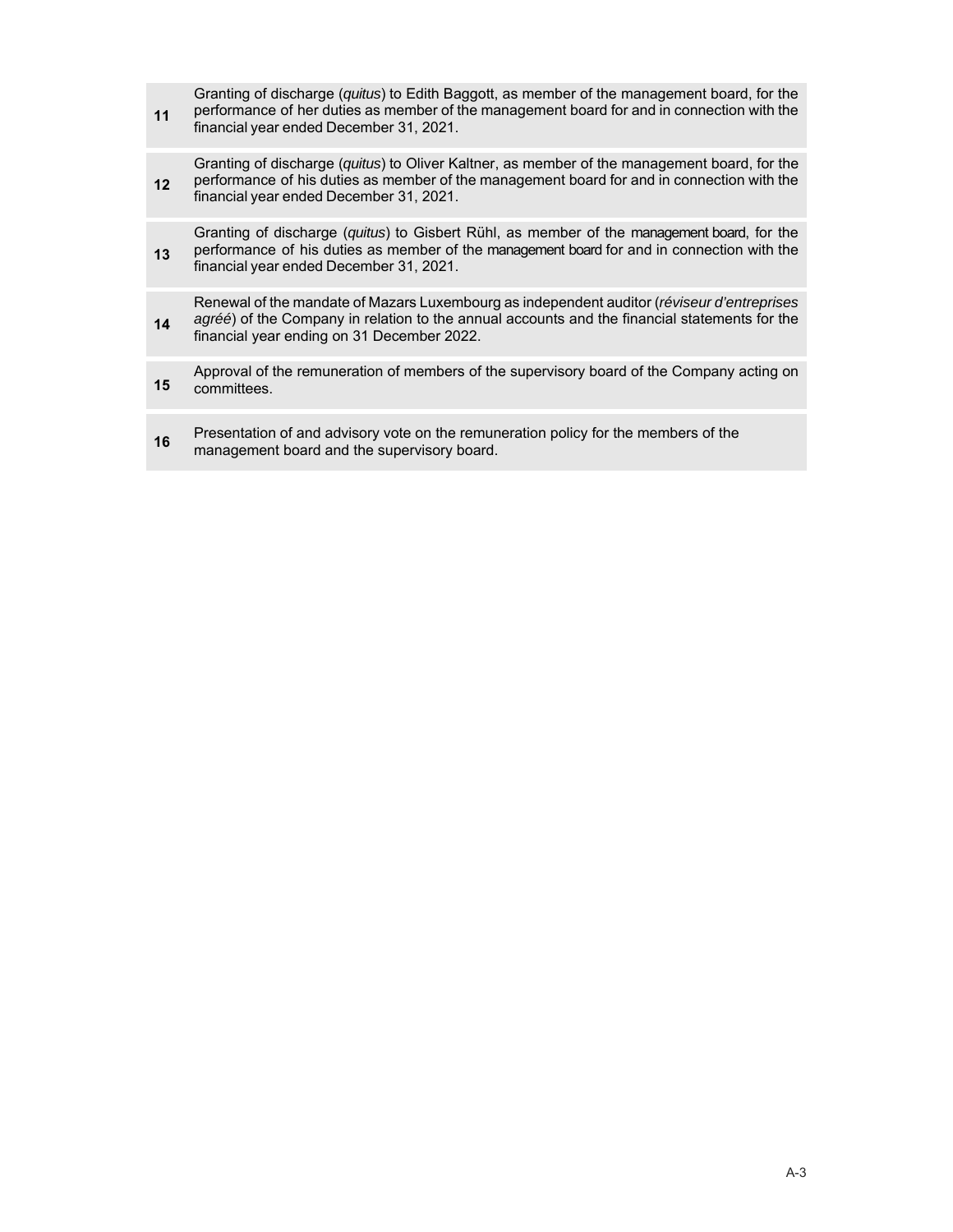

## **VOTING FORM**

for the annual general meeting of shareholders of **GFJ ESG Acquisition I SE** to be held in Luxembourg on 30 June 2022 at 10:00 a.m. CEST

|          | Please return this form no later than on 20 May 2022 at 6:00 p.m. CEST                                                                                                                              |
|----------|-----------------------------------------------------------------------------------------------------------------------------------------------------------------------------------------------------|
|          | By postal mail to:<br><b>GFJ ESG Acquisition I SE,</b><br>c/o Banque Internationale à Luxembourg SA<br>Attn: Agency Services<br>Address: 69, route d'Esch, L-2953 Luxembourg<br>Tel: +352 4590 4597 |
| $\omega$ | By email to: as agm@bil.com                                                                                                                                                                         |

## **I, THE UNDERSIGNED,**

| If you are an individual, please indicate: |  |  |
|--------------------------------------------|--|--|
| First name(s)                              |  |  |
| Last name                                  |  |  |
| <b>Address</b>                             |  |  |
| <b>OR</b>                                  |  |  |

|                                                        | If you are a company, please indicate: |  |
|--------------------------------------------------------|----------------------------------------|--|
| Corporate name                                         |                                        |  |
| Registered office<br>or principal place<br>of business |                                        |  |
| Registration<br>authority                              |                                        |  |
| Registration<br>number                                 |                                        |  |

#### **HOLDER OF THE FOLLOWING SHARES**

Please fill in the number of corresponding shares as shown in the attached certificate(s):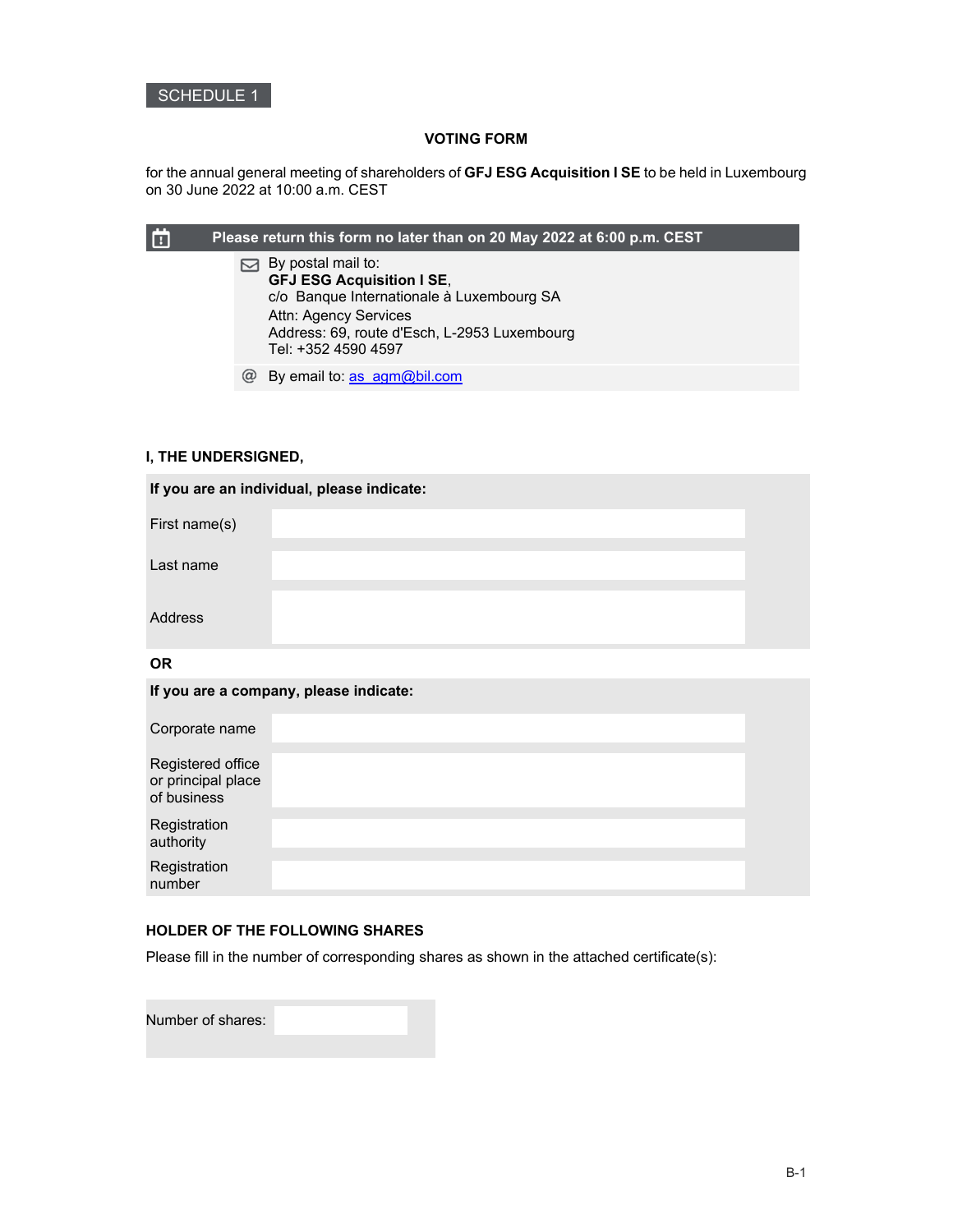#### **HEREBY ACKNOWLEDGE**

that in accordance with the law of 23 September 2020 relating to measures on the holding of meetings in companies and other legal entities, as extended, the Company has decided not to hold a physical meeting that shareholders can attend.

## **EXPRESSION OF VOTES**

The undersigned hereby votes as follows:

#### **Resolution**

**1** The general meeting of shareholders acknowledges the combined consolidated management report of the management board of the Company regarding the annual accounts of the Company and the consolidated financial statements for the financial year ended December 31, 2021.

## **Resolution**

**2** The general meeting of shareholders acknowledges the reports of the independent auditor (*cabinet de révision agréé*) of the Company regarding the annual accounts and the consolidated financial statements of the Company for the financial year ended December 31, 2021, as presented to it by Mazars, in its capacity as independent auditor (*cabinet de révision agréé*) of the Company.

| <b>Resolution</b>       |                                                                                                                                                                                                                                                                                                                                                                                                                               | My vote                                           |  |  |
|-------------------------|-------------------------------------------------------------------------------------------------------------------------------------------------------------------------------------------------------------------------------------------------------------------------------------------------------------------------------------------------------------------------------------------------------------------------------|---------------------------------------------------|--|--|
| 3                       | The management board proposes that the general meeting of<br>shareholders approves the annual accounts of the Company for the<br>financial year ended December 31, 2021.                                                                                                                                                                                                                                                      | I approve<br>I do not approve<br>I abstain        |  |  |
|                         |                                                                                                                                                                                                                                                                                                                                                                                                                               |                                                   |  |  |
|                         | <b>Resolution</b>                                                                                                                                                                                                                                                                                                                                                                                                             | My vote                                           |  |  |
| $\overline{\mathbf{A}}$ | The general meeting of shareholders acknowledges the loss 5,856,918<br>of the Company for the financial year ended December 31, 2021, as<br>presented to it by the management board of the Company.<br>The management board proposes that the general meeting of<br>shareholders carries forward the net loss of the financial year ended<br>December 31, 2021 amounting to EUR 8,592,467 to the following<br>financial year. | I approve<br>I do not approve<br>I abstain        |  |  |
|                         |                                                                                                                                                                                                                                                                                                                                                                                                                               |                                                   |  |  |
|                         |                                                                                                                                                                                                                                                                                                                                                                                                                               |                                                   |  |  |
|                         | <b>Resolution</b>                                                                                                                                                                                                                                                                                                                                                                                                             | My vote                                           |  |  |
| 5                       | The management board proposes that the general meeting of<br>shareholders approves the consolidated financial statements of the<br>Company for the financial year ended December 31, 2021.                                                                                                                                                                                                                                    | $\Box$ I approve<br>I do not approve<br>I abstain |  |  |
|                         |                                                                                                                                                                                                                                                                                                                                                                                                                               |                                                   |  |  |
|                         | <b>Resolution</b>                                                                                                                                                                                                                                                                                                                                                                                                             | My vote                                           |  |  |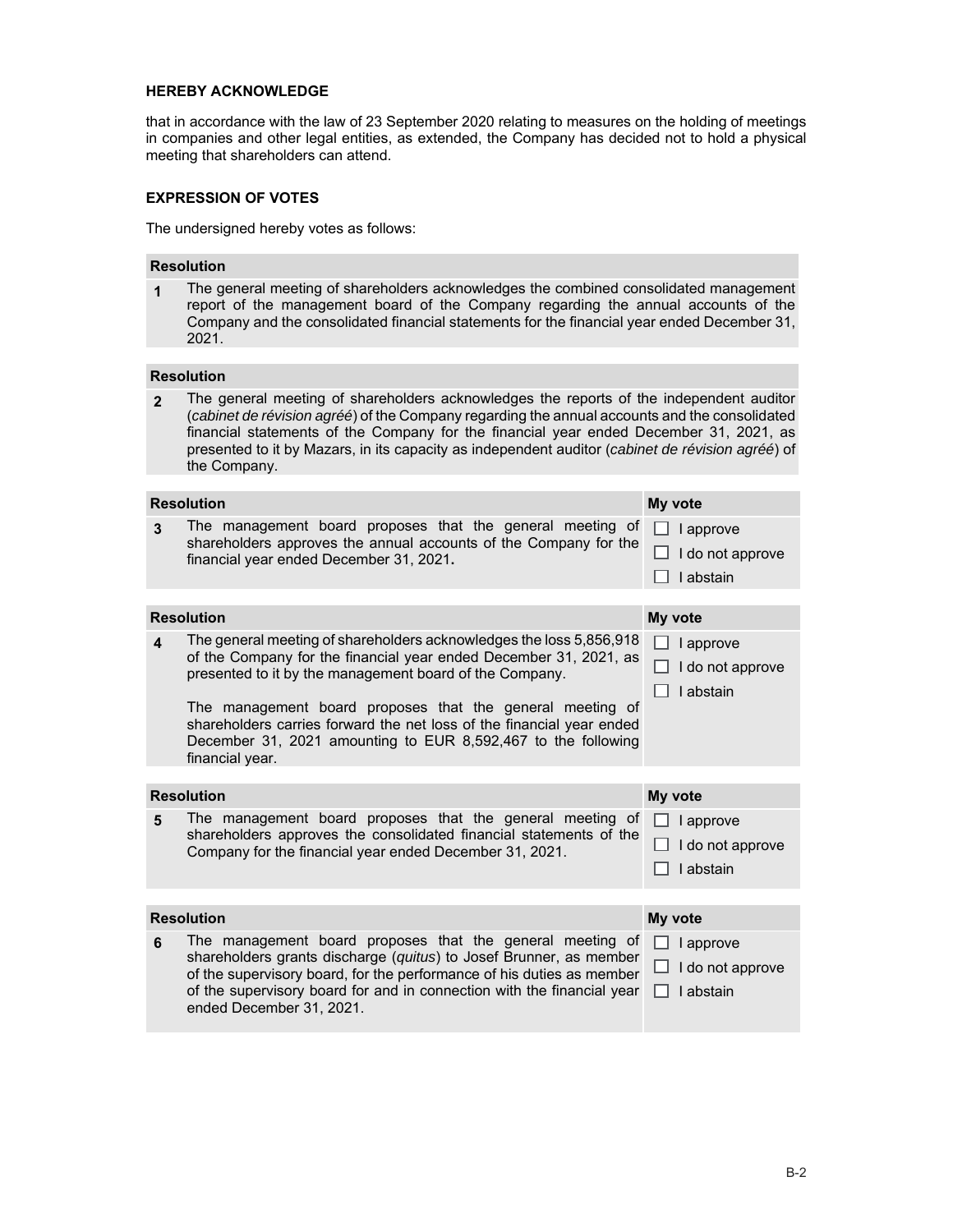|                | <b>Resolution</b>                                                                                                                                                                                                                                                                                                           | My vote |                                            |
|----------------|-----------------------------------------------------------------------------------------------------------------------------------------------------------------------------------------------------------------------------------------------------------------------------------------------------------------------------|---------|--------------------------------------------|
| $\overline{7}$ | The management board proposes that the general meeting of<br>shareholders grants discharge (quitus) to Florian Fritsch, as member<br>of the supervisory board, for the performance of his duties as member<br>of the supervisory board for and in connection with the financial year<br>ended December 31, 2021.            |         | I approve<br>I do not approve<br>I abstain |
|                |                                                                                                                                                                                                                                                                                                                             |         |                                            |
|                | <b>Resolution</b>                                                                                                                                                                                                                                                                                                           | My vote |                                            |
| 8              | The management board proposes that the general meeting of<br>shareholders grants discharge (quitus) to Harald Mahrer, as member<br>of the supervisory board, for the performance of his duties as member<br>of the supervisory board for and in connection with the financial year<br>ended December 31, 2021.              |         | I approve<br>I do not approve<br>I abstain |
|                |                                                                                                                                                                                                                                                                                                                             |         |                                            |
|                | <b>Resolution</b>                                                                                                                                                                                                                                                                                                           | My vote |                                            |
| 9              | The management board proposes that the general meeting of<br>shareholders grants discharge (quitus) to Anna-Katharina Alex-<br>Smend, as member of the supervisory board, for the performance of<br>her duties as member of the supervisory board for and in connection<br>with the financial year ended December 31, 2021. |         | I approve<br>I do not approve<br>I abstain |
|                |                                                                                                                                                                                                                                                                                                                             |         |                                            |
|                | <b>Resolution</b>                                                                                                                                                                                                                                                                                                           | My vote |                                            |
| 10             | The management board proposes that the general meeting of<br>shareholders grants discharge (quitus) to Philipp von Hagen, as<br>member of the supervisory board, for the performance of his duties as<br>member of the supervisory board for and in connection with the<br>financial year ended December 31, 2021.          |         | I approve<br>I do not approve<br>I abstain |
|                |                                                                                                                                                                                                                                                                                                                             |         |                                            |
|                | <b>Resolution</b>                                                                                                                                                                                                                                                                                                           | My vote |                                            |
| 11             | The management board proposes that the general meeting of<br>shareholders grants discharge (quitus) to Edith Baggott, as member of<br>the management board, for the performance of her duties as member<br>of the management board for and in connection with the financial year<br>ended December 31, 2021.                |         | I approve<br>I do not approve<br>I abstain |
|                |                                                                                                                                                                                                                                                                                                                             |         |                                            |
|                | <b>Resolution</b>                                                                                                                                                                                                                                                                                                           | My vote |                                            |
| $12 \,$        | The management board proposes that the general meeting of<br>shareholders grants discharge (quitus) to Oliver Kaltner, as member of<br>the management board, for the performance of his duties as member<br>of the management board for and in connection with the financial year<br>ended December 31, 2021.               |         | I approve<br>I do not approve<br>I abstain |
|                |                                                                                                                                                                                                                                                                                                                             |         |                                            |
|                | <b>Resolution</b>                                                                                                                                                                                                                                                                                                           | My vote |                                            |
| 13             | The management board proposes that the general meeting of<br>shareholders grants discharge (quitus) to Gisbert Rühl, as member of<br>the management board, for the performance of his duties as member<br>of the management board for and in connection with the financial year<br>ended December 31, 2021.                 |         | I approve<br>I do not approve<br>I abstain |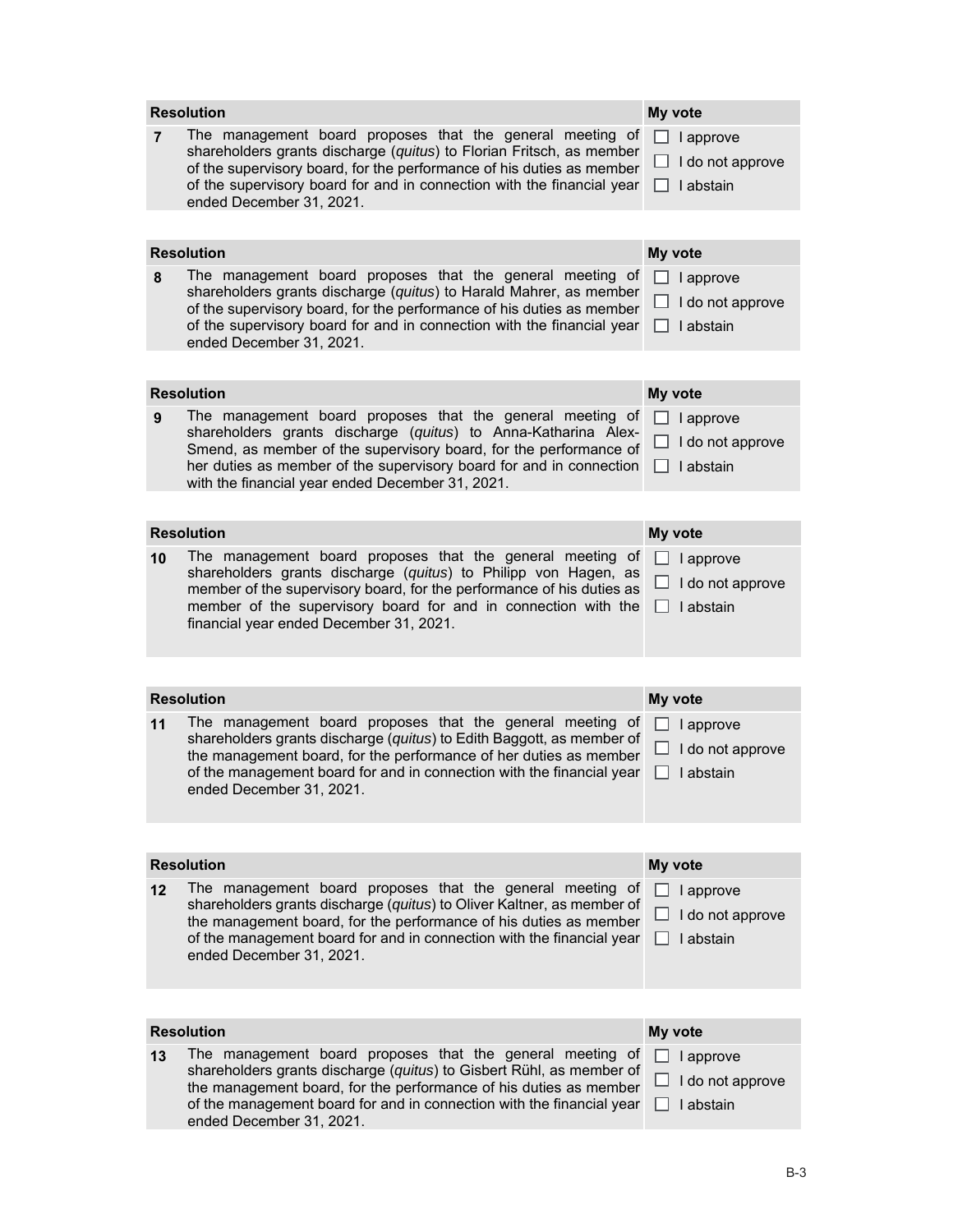|    | <b>Resolution</b>                                                                                                                                                                                                                                                                                                                                                                                                                                                                                                                                                                                                                       | My vote                                    |
|----|-----------------------------------------------------------------------------------------------------------------------------------------------------------------------------------------------------------------------------------------------------------------------------------------------------------------------------------------------------------------------------------------------------------------------------------------------------------------------------------------------------------------------------------------------------------------------------------------------------------------------------------------|--------------------------------------------|
| 14 | The management board proposes that the general meeting of<br>shareholders<br>renews the<br>mandate of Mazars<br>Luxembourg.<br>represented by partner Fabien Delante, as independent auditor<br>(cabinet de révision agréé) of the Company in relation to the annual<br>accounts and the consolidated financial statements for the financial<br>year ending on December 31, 2022, for a term which will expire at the<br>end of the annual general meeting of the shareholders of the Company<br>called to approve the annual accounts and the consolidated financial<br>statements for the financial year ending on December 31, 2022. | I approve<br>I do not approve<br>I abstain |
|    |                                                                                                                                                                                                                                                                                                                                                                                                                                                                                                                                                                                                                                         |                                            |
|    | <b>Resolution</b>                                                                                                                                                                                                                                                                                                                                                                                                                                                                                                                                                                                                                       | My vote                                    |
| 15 | The management board proposes that the general meeting of<br>shareholders acknowledges the remuneration of the members of the<br>supervisory board acting on the audit committee of the Company, which<br>is comprised in the fixed annual compensation amounting to twenty-five<br>thousand euro (EUR 25,000) paid to the members of the supervisory<br>board of the Company.                                                                                                                                                                                                                                                          | I approve<br>I do not approve<br>I abstain |
|    |                                                                                                                                                                                                                                                                                                                                                                                                                                                                                                                                                                                                                                         |                                            |
|    | <b>Resolution</b>                                                                                                                                                                                                                                                                                                                                                                                                                                                                                                                                                                                                                       | My vote                                    |
| 16 | The management board proposes that the general meeting of<br>shareholders pass an advisory vote on the remuneration policy for the<br>members of the management board and the supervisory board.                                                                                                                                                                                                                                                                                                                                                                                                                                        | I approve<br>I do not approve<br>I abstain |

## **IMPORTANT NOTES**

### **What happens if my vote is nor clearly expressed?**

Any lack of choice in one or more of the various voting options provided above on a signed voting form or any contradictory choice on such form will be considered as abstention for the relevant resolution.

#### **Can I revoke this voting form?**

Yes. The voting form can be revoked by timely delivering a properly executed later-dated proxy or voting form or a declaration to revoke the voting form to the Centralizing Agent no later than on 27 June 2022 at 6:00 p.m. CEST.